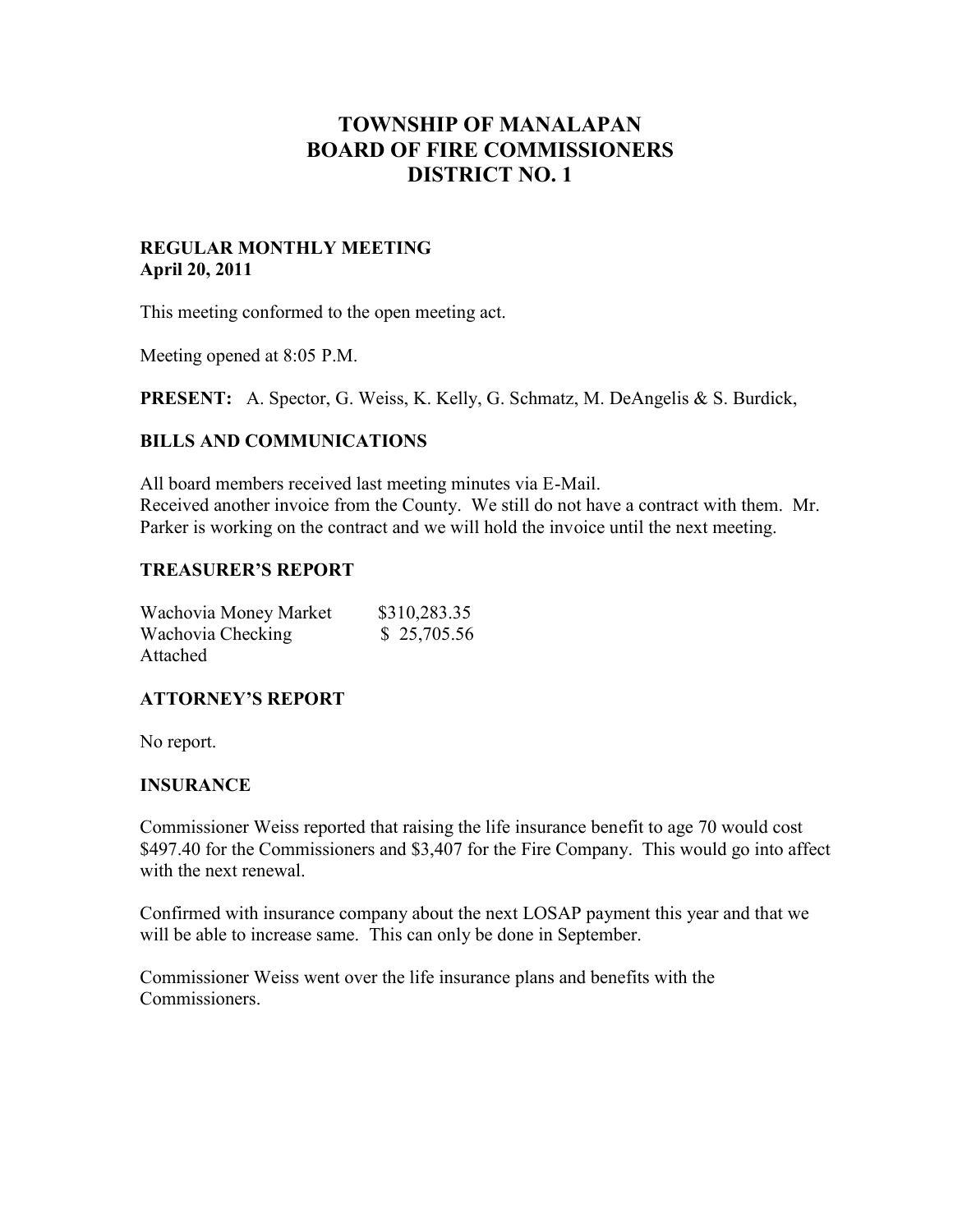# **EQUIPMENT REPORT**

Commissioner Schmatz reported that about 75 scott pack bottles have been tested. The Main House is completed. There are about 25 more that still need to be done. Should be completed by next week.

# **RADIO REPORT**

No report.

# **CHIEF'S REPORT**

# **TRUCK REPORT**

 $26-1-91$  – Fire & Safety was here – tank fill gauge is on order.

# **ASSOCIATION REPORT**

No report.

# **TRUSTEES' REPORT**

No report.

# **OLD BUSINESS**

See attached.

# **NEW BUSINESS**

Commissioner Kelly made a motion to pay all vouchers; this was seconded by Commissioner DeAngelis. All voted aye.

Commissioner Weiss made a motion to increase the life insurance to over age 70; this was seconded by Commissioner Spector. All voted aye.

Commissioner Spector took the new trailer to Kurt's Trailer for straps, etc. and it is now at Bob's Signs for lettering. Need to get a hitch.

Commissioner Spector spoke with Fail Safe and hose testing will take place on Monday, May  $23^{\text{rd}}$  at the Satellite.

Commissioner Spector reported that Fire & Ice finished the a/c unit in the attic. Will have Fire & Ice service everything.